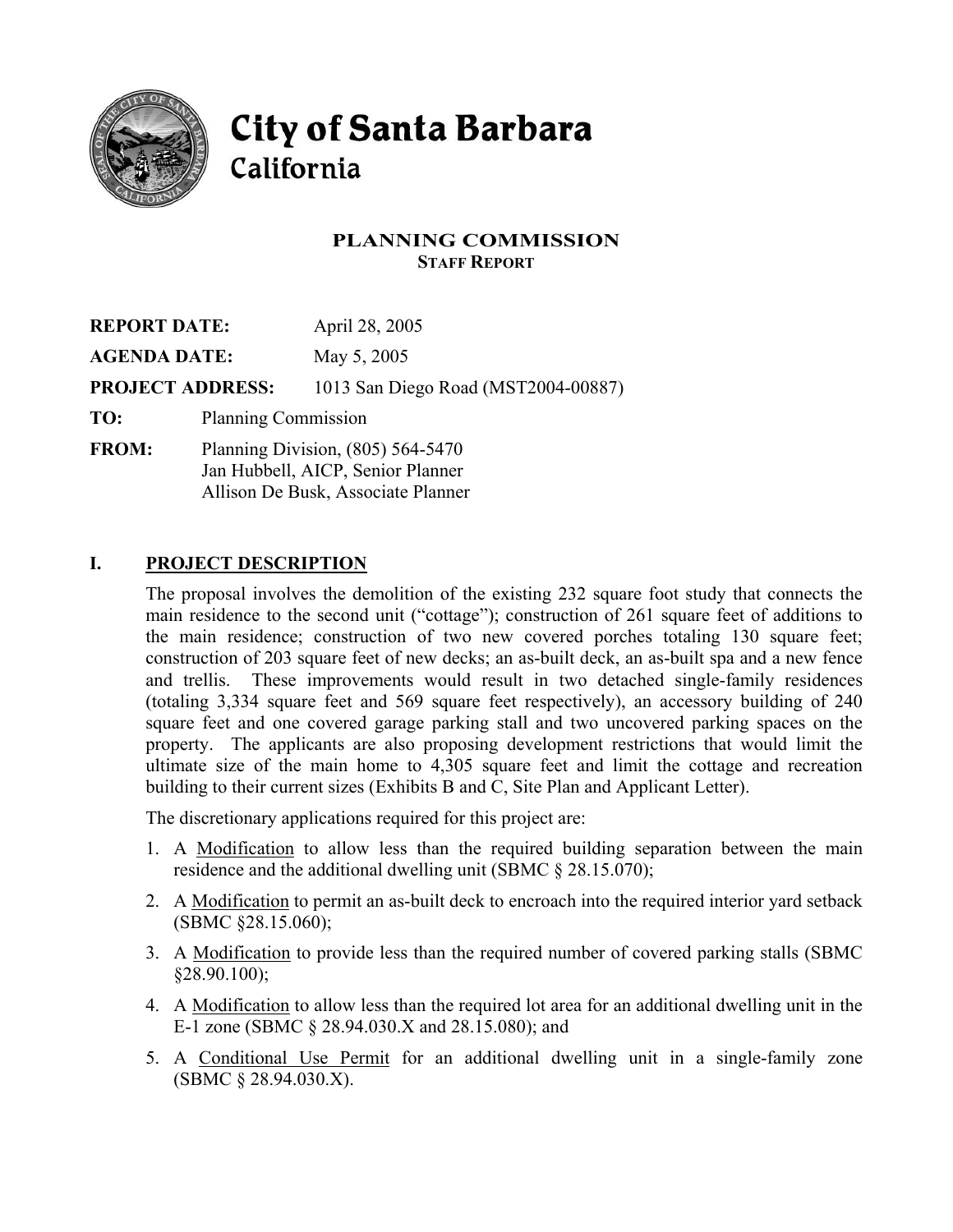#### **II. EXECUTIVE SUMMARY**

The proposed project would not typically be supported by staff given that the lot does not satisfy the minimum requirements for an additional dwelling unit. However, in this case the goal is to clean up the record on the property and clearly identify what legally exists on site and what improvements could legally be made in the future, thereby providing clear development options for the applicant as well as City Staff. If the Planning Commission approves the Conditional Use Permit (CUP) for the Additional Dwelling Unit (ADU), future development potential could be subject only to zoning setback and height limitations unless limited through the CUP. For this reason, the applicant has proposed site development restrictions. Staff believes that restrictions more stringent than those proposed by the applicant are appropriate and therefore recommends that future development be limited to those improvements shown on the plans reviewed as part of this proposal, with no additional square footage permitted (except for parking). Staff also recommends that covered parking for the main residence be provided, which would require construction of at least one additional covered parking stall. The applicant requests that the requirement for additional parking be postponed until such time as they pursue a more significant remodel or addition to the residence. Staff is unable to support a Modification to allow the as-built deck off of the kitchen to remain.

If the Planning Commission does not approve the Conditional Use Permit, the site would remain as a legal duplex subject to the provisions outlined in the City's nonconforming ordinance, as the property is nonconforming as to density and configuration. If the Conditional Use Permit is denied, staff will proceed with enforcement of the as-built deck in the side yard setback and the over-height fence in the front yard.

**DATE APPLICATION ACCEPTED:** April 12, 2005 **DATE ACTION REQUIRED:** June 12, 2005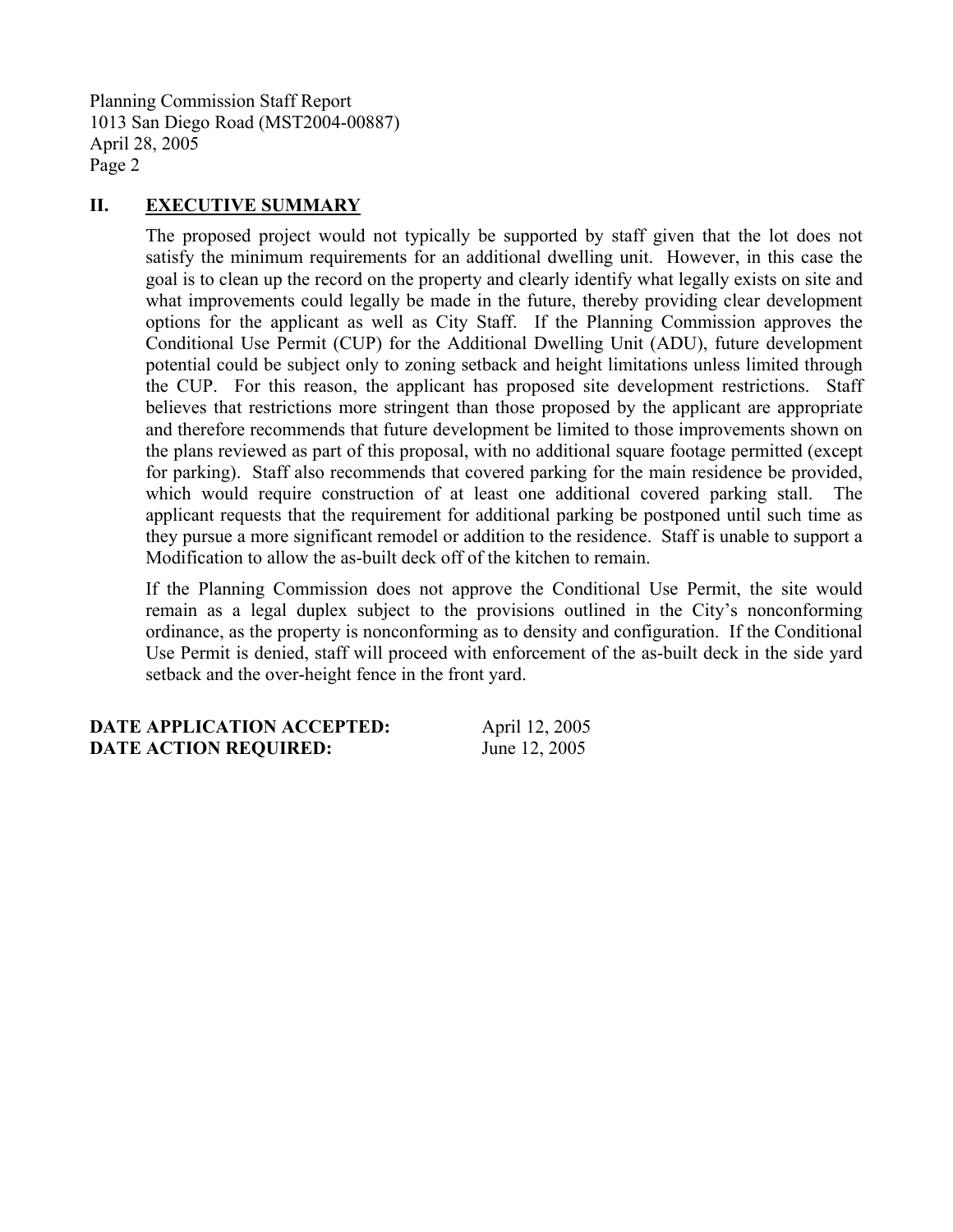

# **III. BACKGROUND / HISTORY**

There is a provision in the CUP section of the Municipal Code (§28.94.030, X) that allows for Additional Dwelling Units in single-family zones through a CUP. Secondary Dwelling Units are not allowed on the site because it is in the High Fire Zone. The applicants' intention is to remove the nonconforming status of the property through the CUP.

The subject parcel has a long history with the City, primarily related to Code Enforcement cases. The current property owners have cleaned up the site with regard to outstanding Code Enforcement cases, and would like to have the opportunity to pursue additional development in the future. This is currently not possible because the development on site is nonconforming as to density. On parcels that have a density above that which is permitted by the Zoning Ordinance, no additional square footage is permitted to be added to the property, excepting specific improvements outlined in the Nonconforming Ordinance (refer to Exhibit D).

Attached is a timeline that outlines the permit history and activity on this parcel (Exhibit E). In 1984, City staff determined that the property contained two legal units. This was verified by the City Attorney in a letter dated May 22, 1990, and was reconfirmed in Zoning Information Reports prepared in 1988, 1989 and 2002.

Continued use of a site as an illegal dwelling unit does not create a de facto dwelling unit. However, in this case, the City made a determination that there were two legal units on the site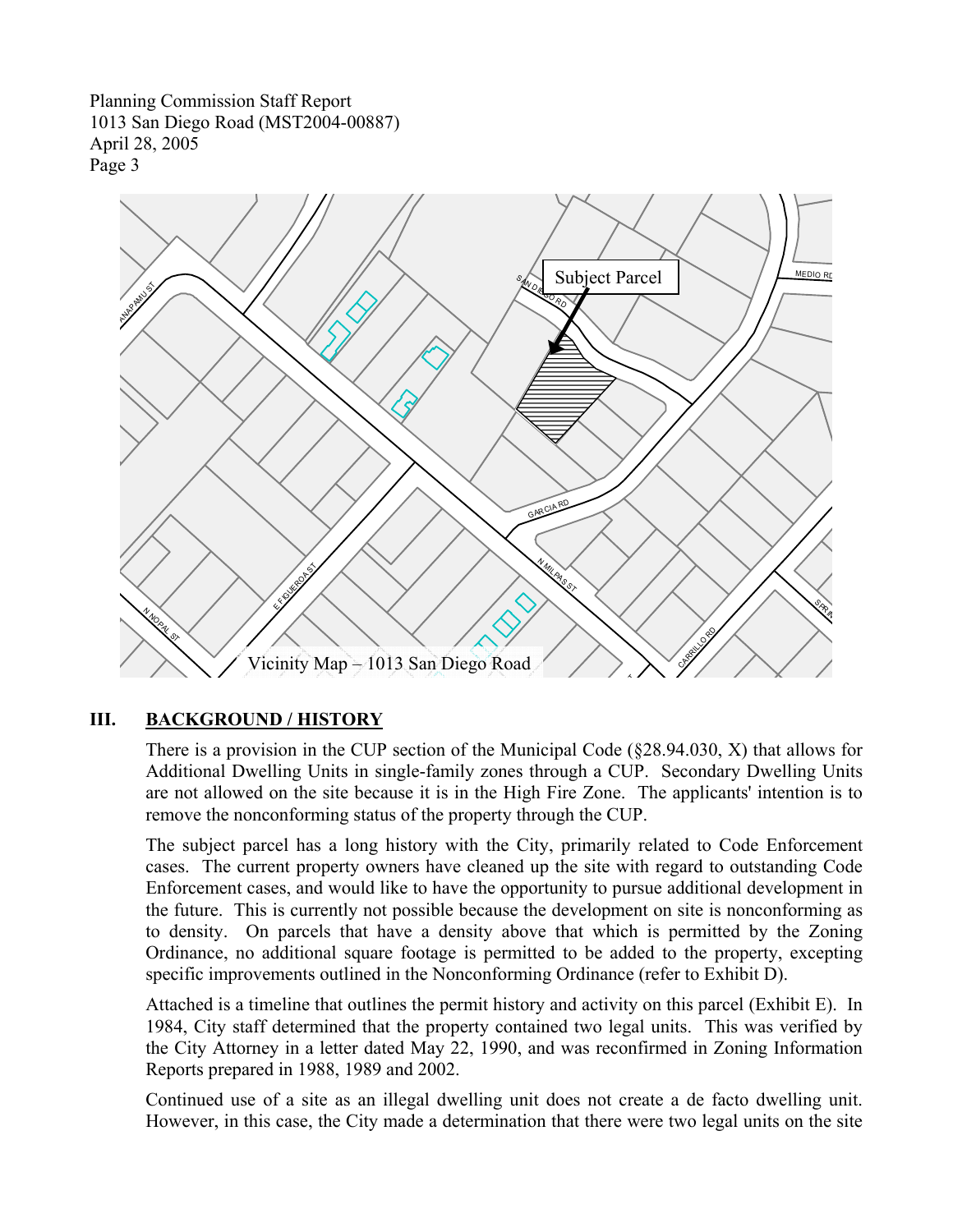> and subsequent buyers of the property relied on this information when making the decision to purchase the property. Staff does not believe there is anything in the file that would justify changing the status quo at this time.

> The current owners want to clean up the site violations and provide a means by which to add square footage on to the main residence, both with the present proposal and in the future. Staff would like to clean up the file history for the property and bring the property into some sense of compliance with the provisions of the Municipal Code.

> The subject parcel is located in the High Fire Area and, therefore, it is not possible for the second unit to be considered a secondary dwelling unit or "granny flat". This leaves an Additional Dwelling Unit as the most logical way to legalize the existing development on site and allow for future residential additions, hence the subject application.

### **IV. SITE DESCRIPTION**

| Raymond Appleton                 |  |
|----------------------------------|--|
| Paul and Jacqueline Kurta        |  |
| 1011 and 1013 San Diego Road     |  |
| 029-202-015                      |  |
| Residential $-12$ units per acre |  |
| E-1 One Family Residence Zone    |  |
| Duplex                           |  |
| Two single-family residences     |  |
| 12% slope to the south           |  |
| San Diego Road                   |  |
|                                  |  |
| single-family residential        |  |
| single-family residential        |  |
| single-family residential        |  |
| single-family residential        |  |
|                                  |  |

#### **V. OTHER COMMITTEE REVIEW**

#### **A. ENVIRONMENTAL REVIEW**

The Environmental Analyst has determined that the project is exempt from further environmental review pursuant to the California Environmental Quality Act Guidelines Section 15301(e). Section 15301 allows for additions to existing private structures provided the addition will not increase the floor area by more than 50% of the floor area before the addition or 2,500 square feet, which ever is less. The proposed addition would be significantly less than 50% of the existing structure and less than 2,500 square feet.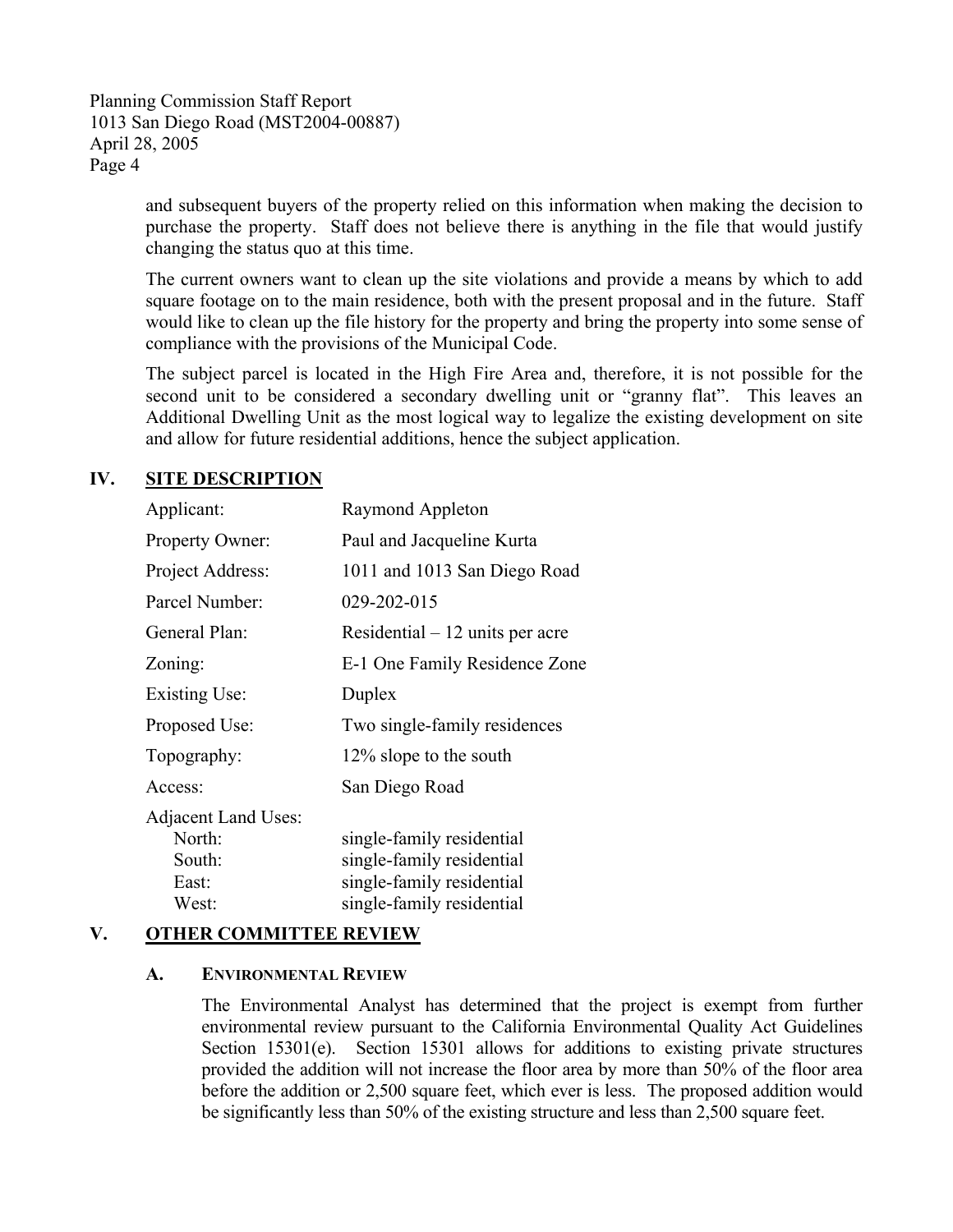#### **B. ARCHITECTURAL BOARD OF REVIEW**

The Architectural Board of Review (ABR) reviewed the project on January 31, 2005. The project was continued indefinitely to Planning Commission with the following comments: 1) The Board finds the architecture is acceptable as presented. 2) The Board finds there are no aesthetic concerns. 3) The applicant is to provide more landscaping with a tree in the parking area. 4) Provide turf in the motor court. 5) It was suggested to study the appearance of the existing garage door to make it more appealing.

The applicant has since revised the proposed driveway paving to make it simpler and more compatible with the existing development on site.

#### **VI. ISSUES**

| Standard (E-1 Zone)                                           | Requirement/Allowance                                                | Proposed                                                                                                                          |
|---------------------------------------------------------------|----------------------------------------------------------------------|-----------------------------------------------------------------------------------------------------------------------------------|
| Lot Area                                                      | 22,500 sq. ft. of lot area needed<br>for parcel given slope of 12%   | 15,268 sq. ft. of lot area provided.                                                                                              |
|                                                               | 45,000 sq. ft. of lot area needed<br>for an additional dwelling unit | A lot area modification is proposed for<br>the additional dwelling unit                                                           |
| <b>Setbacks</b>                                               |                                                                      |                                                                                                                                   |
| -Front                                                        | $30^{\circ}$                                                         | 14' (existing nonconforming setback)                                                                                              |
| -Interior                                                     | $10^{\circ}$                                                         | $7'-6$ " to house, 2' to accessory building<br>(existing nonconforming setbacks)                                                  |
| -Rear                                                         | $10^{\circ}$                                                         | 10' to accessory building                                                                                                         |
| <b>Building Height</b>                                        | 30' plus solar access<br>requirements                                | $20'$ – meets solar requirements                                                                                                  |
| Distance between<br>buildings                                 | $20^{\circ}$                                                         | $\mathbf{Q}$                                                                                                                      |
| Parking                                                       | 4 covered spaces                                                     | 1 covered, 2 uncovered spaces                                                                                                     |
| Open Yard                                                     | $1,250$ sq. ft.                                                      | $2,500$ sq. ft.                                                                                                                   |
| Lot Coverage<br>-Building<br>-Paving/Driveway<br>-Landscaping | No requirements for lot<br>coverage breakdown                        | $3,272$ sq.ft.<br>(21.43%)<br>$3,351$ sq.ft.<br>(21.95%)<br>$8,645$ sq.ft.<br>$(56.62\%)$<br>$15,268$ sq.ft.<br>$(100\%) = Total$ |

#### **A. ZONING ORDINANCE CONSISTENCY / SITE STATISTICS**

The proposed project would require Modifications for lot area, building separation, interior yard setback and parking. Currently, there are several portions of the building that encroach into required setbacks; however, these are legal nonconforming situations that do not require Modifications.

#### **1. Lot Area Modification**

The applicant is requesting a lot area modification to allow the existing "cottage" to be formally deemed an additional dwelling unit although the subject parcel contains less than the required 45,000 square feet of lot area. As the City has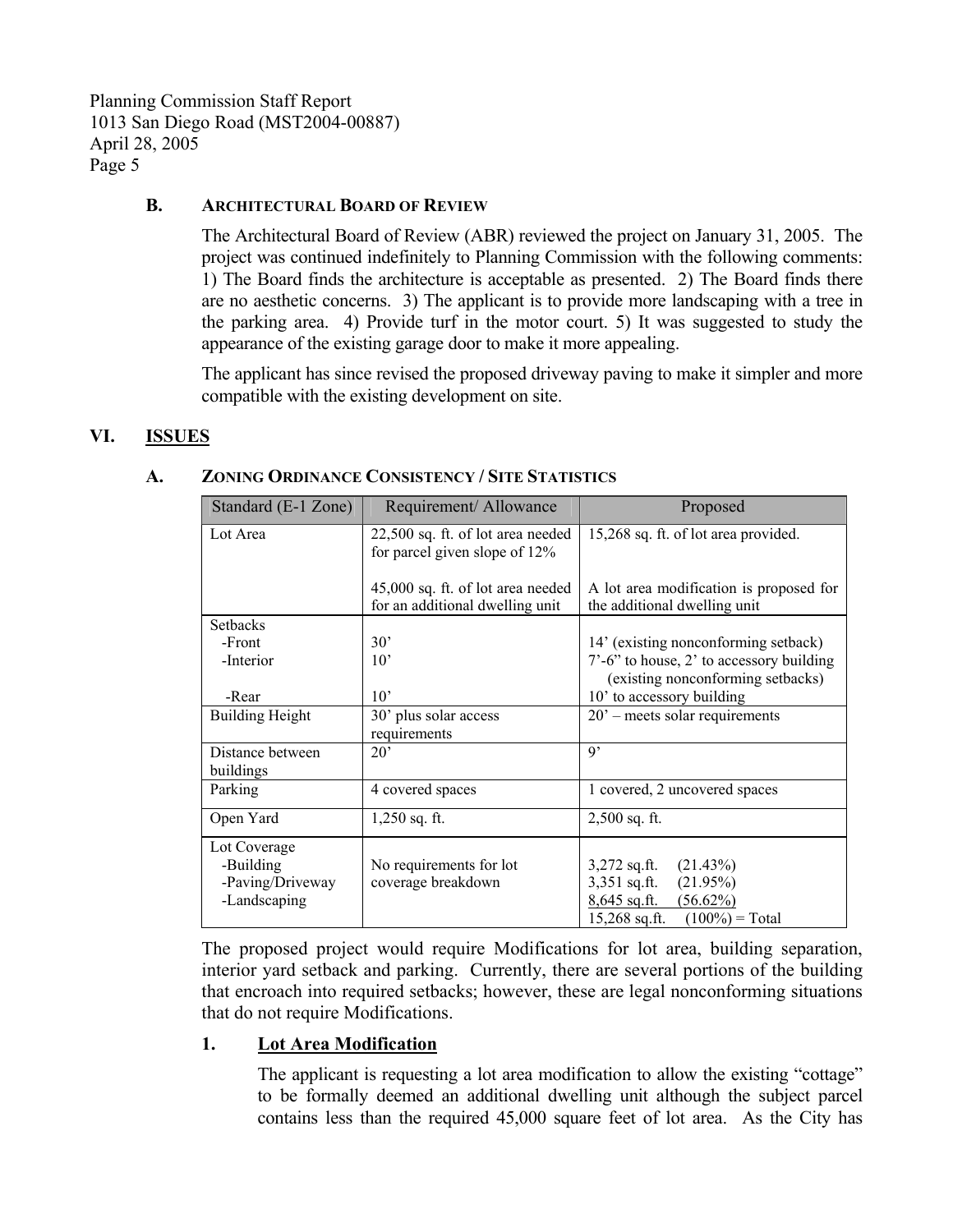> previously determined that the cottage is a legal nonconforming second unit on the site, staff is able to support the lot area modification to legalize the cottage as an additional dwelling unit with the condition that no additional square footage be permitted beyond that currently proposed. Please see Housing Element Section below for additional discussion.

### **2. Distance Between Buildings Modification**

Currently, the two units are configured as one structure. The applicant is proposing to demolish the study that connects the two units, thereby creating two single-family residences and resulting in 9 feet between the two residences. This configuration is more consistent with the zoning ordinance than the existing configuration in that duplexes are not permitted in single-family zones. Based on original permit history, it appears as though the cottage and main residence were originally attached with a covered porch which served as a breezeway between the structures. Staff is supportive of the building separation modification because it eliminates the duplex configuration of the buildings, and is more consistent with the zoning ordinance in terms of unit configuration.

# **3. Side Yard Setback Modification for Deck**

There is currently a deck located off of the kitchen that encroaches into the required 10-foot side yard setback. Staff can find no record of a permit for this deck, and original construction plans for the main house (issued in 1950) do not identify it (although the covered porch area off the kitchen is included). In subsequent building permit applications, the deck is shown; however, its dimensions are inconsistent and never identify the setback from the side yard. As staff can find no evidence that this deck was permitted in its current location, staff can find no reason to support a Modification to allow it to encroach into the required setback.

# **4. Parking Modification**

The site currently has one garage parking stall and is nonconforming to parking. The driveway is currently used as informal uncovered parking. The applicant is proposing to formalize two uncovered parking stalls at the end of the driveway. This would result in one covered stall and two uncovered stalls where four covered stalls are required. However, the cottage is a one-bedroom unit of less than 750 square feet and staff would support a parking modification for this unit given that its parking demand would be less than two stalls. Staff recommends that, at a minimum, one additional covered parking stall be constructed for use by the main residence to provide some covered parking. This would be similar to the parking requirement for a secondary dwelling unit (two covered stalls and one uncovered stall). The applicant does not believe that the small net addition of square footage proposed at this time should require the expense of providing additional covered parking at this time. They suggest postponing this improvement until such time as they propose to increase the square footage of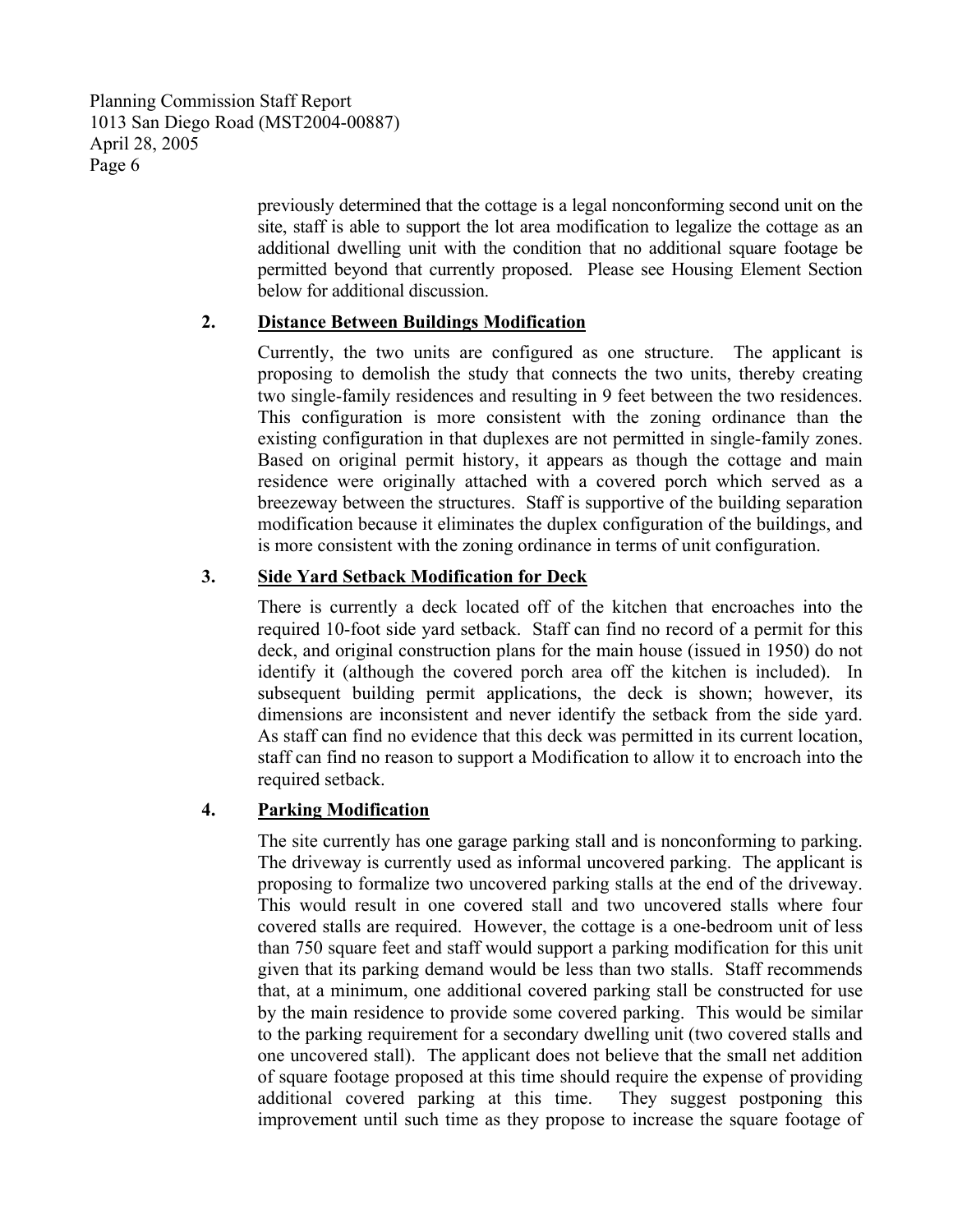the home by more than 5% of its existing size. Staff disagrees. In requesting a Conditional Use Permit and a Lot Area Modification, the applicant is requesting more development than would be allowed by right in a single-family zone. To be compatible with surrounding single-family development, at least two spaces should be covered.

### **B. GENERAL PLAN CONFORMANCE**

### **1. Land Use Element**

The subject site has a General Plan Land Use Designation of Residential – 12 units per acre and is located in the Lower Riviera neighborhood. The Lower Riviera is located between the bottom of the Riviera and Alameda Padre Serra and between the Old Mission and Canon Perdido Street. The General Plan describes this area as one that is primarily given over to residential uses, with single-family home development predominating. The area is primarily designated as three dwelling units to the acre, but there are portions to the west and south that are designated as twelve units per acre, such as the subject parcel.

The proposed project would result in a density of 5.7 units per acre, which is consistent with the 12 units per acre designation. The residential use and density of the subject site is consistent with its General Plan designation.

# **2. Housing Element**

The City Housing Element encourages the use of bonus density units as a means to provide affordable housing for low-income individuals, seniors, and other special needs households. Oftentimes, the City will condition units gained through a lot area modification to be made affordable. The City also requires that secondary dwelling units be rented to immediate family or to low or moderate income households. Affordability provisions are not typically required on other Additional Dwelling Unit CUPs because they typically satisfy density requirements. Affordability is an option that is available to the Planning Commission if it is deemed appropriate. The Housing Element also contains policies that encourage protection and preservation of existing safe housing and rental units. This second unit has been rented out for more than 20 years and has been brought up to compliance with Building Codes to make it a safe unit. Therefore, Staff is not recommending an affordability condition because the unit is existing and its small size will keep rental income at a relatively low level by design.

# **VII. RECOMMENDATION/FINDINGS**

Staff recommends that the Planning Commission deny the deck setback Modification and approve the Building Separation Modification, Parking Modification, Lot Area Modification and Conditional Use Permit, subject to the Conditions of Approval in Exhibit A and making the following findings for the project: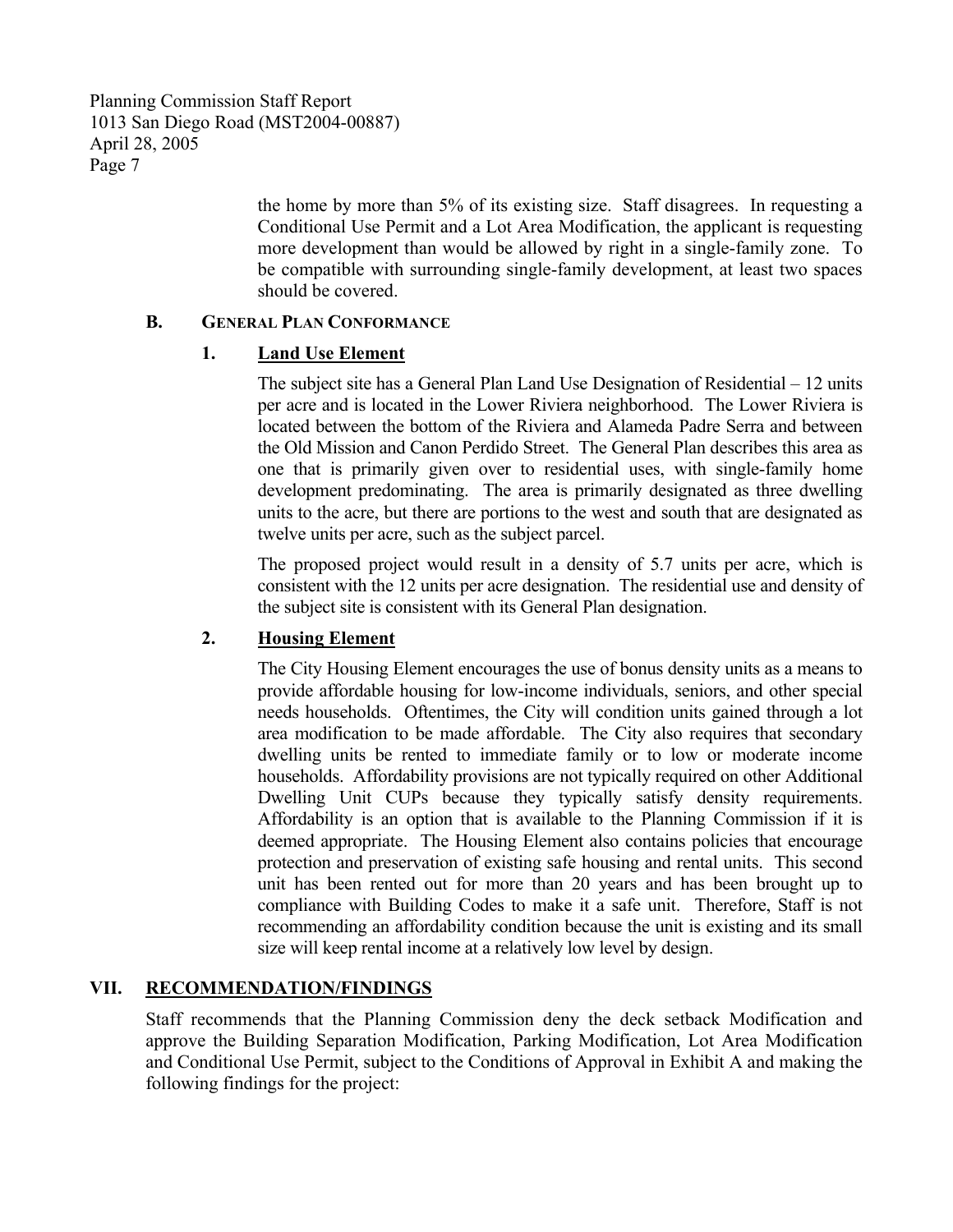# **A. INTERIOR YARD SETBACK MODIFICATION (SBMC §28.15.060)**

The Planning Commission must find that the requested interior yard setback modification is consistent with the purposes and intent of the Zoning Ordinance and that it is necessary to secure an appropriate improvement on the lot, prevent unreasonable hardship, or promote uniformity of improvement.

*The proposed interior yard setback modification for the as-built deck is not consistent with the purposes and intent of the Zoning Ordinance and is not necessary to secure an appropriate improvement on the lot, prevent unreasonable hardship, or promote uniformity of improvement. The deck can be relocated and still provide for enjoyable outdoor space.* 

# **B. BUILDING SEPARATION MODIFICATION (SBMC §28.15.070)**

The Planning Commission must find that the requested modification to provide less than the required 20-foot distance between main buildings on the lot is consistent with the purposes and intent of the Zoning Ordinance and that it is necessary to secure an appropriate improvement on a lot, prevent unreasonable hardship, or promote uniformity of improvement.

*Existing residential development on site consists of a nonconforming duplex. Removal of the connection between the two residential units creates a more conforming residential development, as duplexes are not permitted in One Family Zone Districts. Requiring additional separation between the structures would be an unnecessary hardship and would not necessarily benefit adjacent development. Therefore, the Modification is consistent with the purposes and intent of the Zoning Ordinance, and is necessary to secure an appropriate improvement on the lot.* 

# **C. LOT AREA MODIFICATION (SBMC §28.15.080 AND 28.94.030 (X))**

The Planning Commission must find that the requested lot area modification is consistent with the purposes and intent of the Zoning Ordinance and that it is necessary to secure an appropriate improvement on the lot, prevent unreasonable hardship, or promote uniformity of improvement.

*The subject parcel is currently developed with two residential units in a duplex configuration. The subject project would separate the structures, thereby creating two single-family residences on site. As the density of the site would remain unchanged following the project, there would be no direct impact on the neighborhood and granting the lot area modification would permit two units to remain on site while allowing for a small addition to the main residence. The Modification is necessary to secure an appropriate improvement on the lot and prevent unreasonable hardship.* 

# **D. CONDITIONAL USE PERMIT (SBMC §28.94.030 (X))**

1. Any such use is deemed essential or desirable to the public convenience or welfare and is in harmony with the various elements or objectives of the Comprehensive General Plan;

 *The proposed use of the site for two residential units is an existing nonconforming situation. Approval of the CUP for an additional dwelling unit and separation of the building thereby eliminating the duplex configuration, will make the two units consistent with the*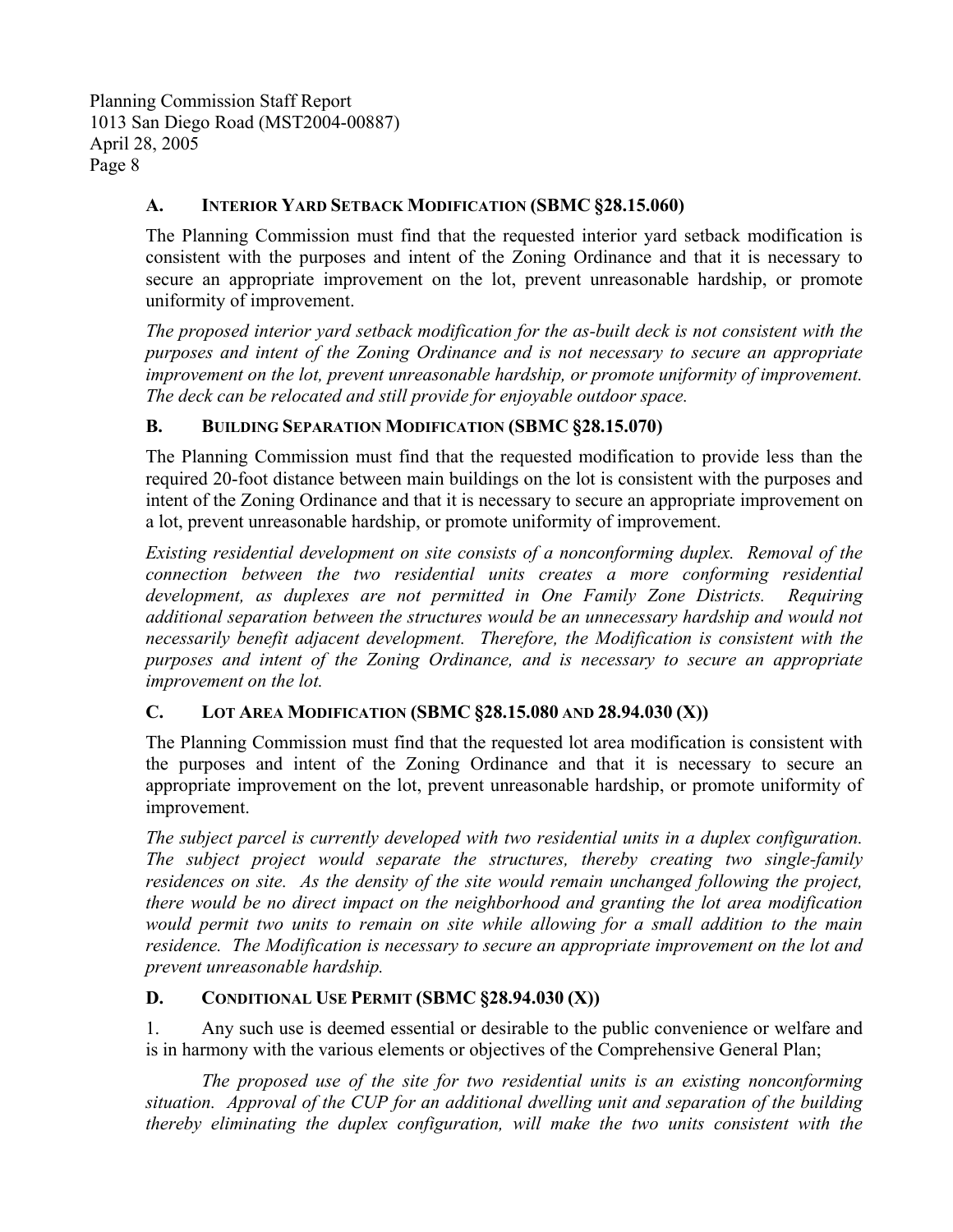*requirements of the zoning ordinance and General Plan. Subject to the attached conditions of approval, no change in density or intensity of use would occur.* 

2. Such uses will not be materially detrimental to the public peace, health, safety, comfort and general welfare and will not materially affect property values in the particular neighborhood involved;

 *As the use currently exists on site and may remain in effect for the life of the property, there would be no impact on the public peace, health, safety comfort or general welfare of the neighborhood. As the proposed use is unique to the site and the existing development of the property, there would be no precedent for increasing the density of development in the neighborhood and therefore would have no direct effect on property values.* 

3. The total area of the site and the setbacks of all facilities from property and street lines are of sufficient magnitude in view of the character of the land and of the proposed development that significant detrimental impact on surrounding properties is avoided.

 *A lot area modification has been deemed appropriate for the site given the unique development existing on the site. Although existing development does not satisfy required setbacks, it is a legal nonconforming situation. All new construction would comply with all current building and zoning regulations. No detrimental impact on surrounding properties would occur as the use of the site for two residential units would not change.* 

4. Adequate access and off-street parking including parking for guests is provided in a manner and amount so that the demands of the development for such facilities are adequately met without altering the character of the public streets in the area at any time.

 *There is adequate access from the street and adequate off-street parking. A one-car garage currently exists for parking and a new two-car garage would be required to satisfy parking demand. No guest parking would be provided formally on site, although there would be a new driveway that could accommodate guest parking on a temporary basis. With these improvements, the impact on adjacent public streets would likely be reduced.* 

5. The appearance of the developed site in terms of the arrangement, height, scale and architectural style of the buildings, location of parking areas, landscaping and other features is compatible with the character of the area.

 *The design of the project has been reviewed by the City's Architectural Board of Review and has been determined to be compatible with the neighborhood.* 

Exhibits:

- A. Conditions of Approval
- B. Site Plan
- C. Applicant's letter dated April 11, 2005
- D. Excerpt, SBMC §28.87.030 E Nonconforming Uses
- E. Site Permit Chronology